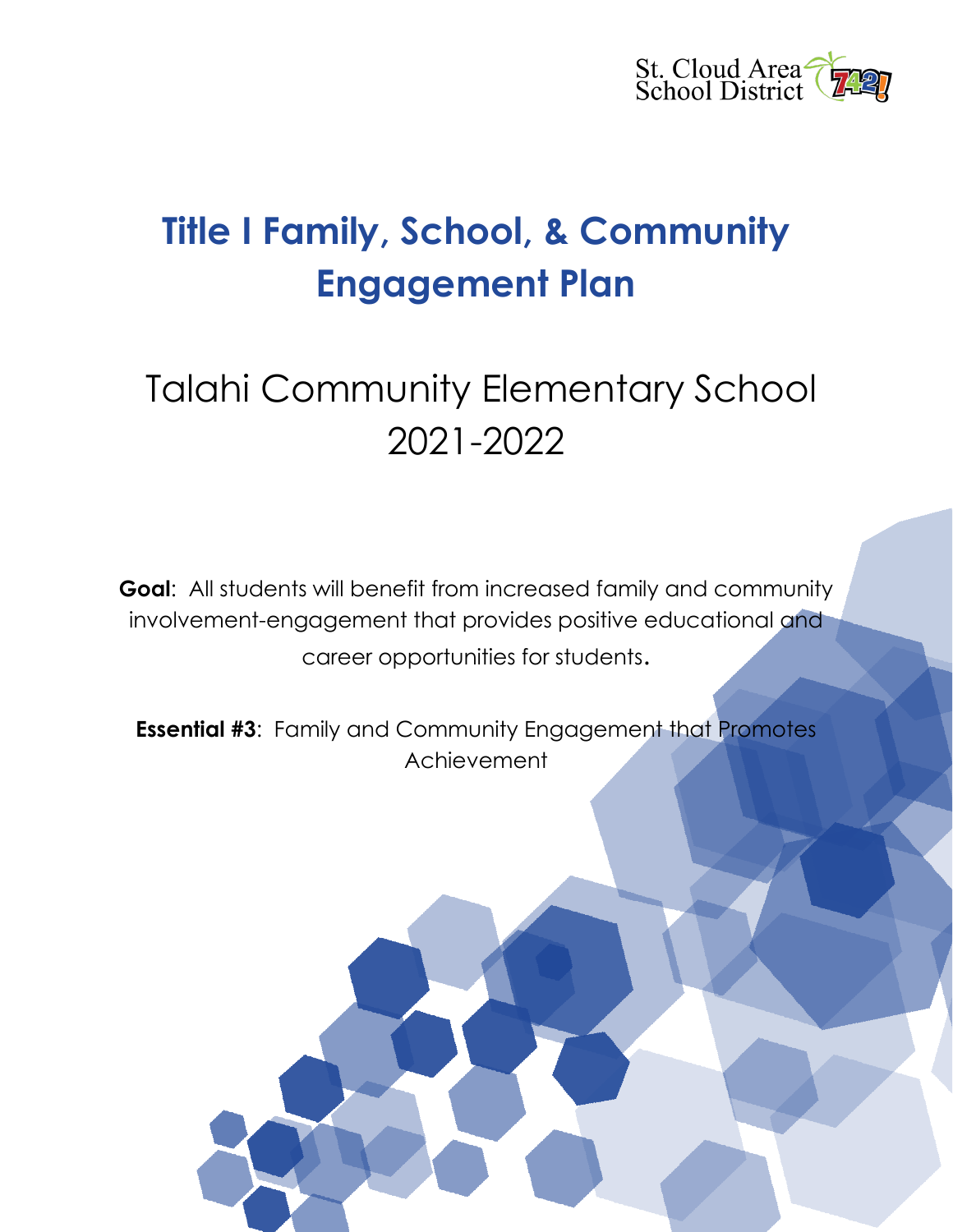

# **School: Talahi Community Elementary School OVERVIEW**

#### **ANNUAL MEETINGS**

- Dec. 16, 2021 Fall Compact Presentation
- Spring-TBD

### **SCHOOL-PARENT COMPACT**

• Compact developed for Parent-Family Involvement in September, 2021.

#### **TITLE I PARENT INVOLVEMENT BUDGET**

- Budget created by Sept. 24, 2021
- Budget will be reviewed periodically with input from stakeholders at parentfamily meetings.

#### **PARENT INVOLVEMENT WORKSHOPS (Minimum Four)**

- Community Cafe-Promise Neighborhood (Tri I, date TBD) Math Focus, make and take meals
- Community Cafe-Islamic Center (Tri 2, date TBD) Literacy Focus, make and take meals
- Community Cafe-Southside Boys and Girls Club (Tri 3, date TBD) STEM Focus, make and take meals
- PIA (Parents in Action) or Empower Learning (Fall and Winter, Dates TBD) at community site (Promise Neighborhood, Islamic Center, or Southside Boys and Girls Club)

#### **PARTNER PROGRAMS**

- 21st Century Grant
- Promise Neighborhood
- Family Engagement Title I
- Salem Lutheran
- Capital One
- Great River Federal Credit Union
- Yes! Network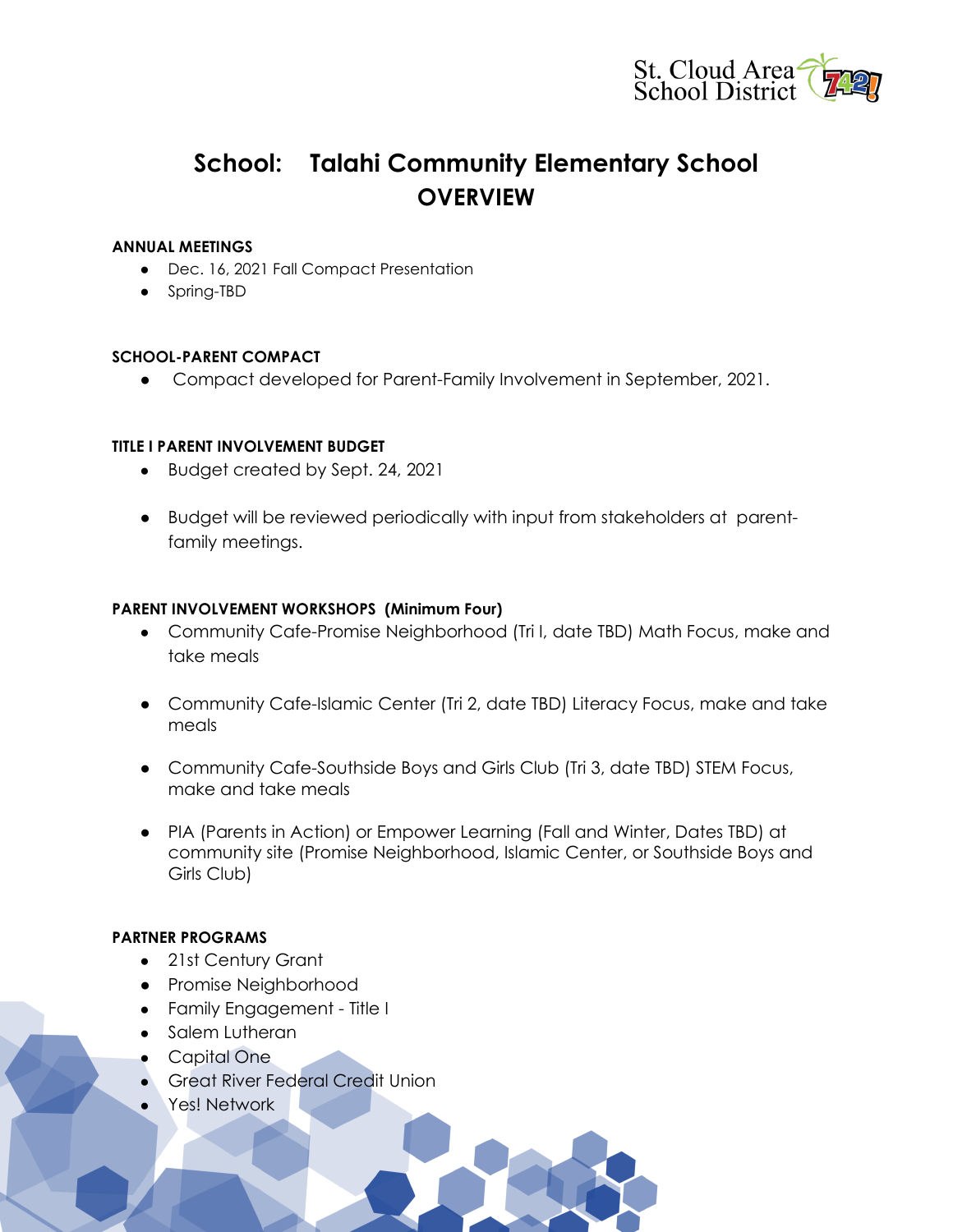

- FACT
- Kwik Trip
- Culvers
- Caribou- East Side
- Target East Side
- Handy Man- East Side
- Cop Hause
- Woodcraft

## **ACCESSIBILITY**

- School and parent engagement is made accessible for all parents by the following:
	- Holding events during various and extended time periods to accommodate schedules
	- Providing snacks-meals to encourage all families to be able to participate
	- Providing materials and resources for all families to participate in learning at home

## **COMMUNICATIONS**

- We communicate with non-English speaking families through translators at conferences, parent, and family events.
- Important written information is translated for families.

We believe that our families and community are key to student achievement and the success of our school. In order to meet the school's goals, we need your input in decision making throughout the school year. Please join us for the opportunities below.

| <b>ANNUAL MEETING</b>                                                                                                                                                                                                               | <b>PARENT INVOLVEMENT WORKSHOPS</b>                                                                 |
|-------------------------------------------------------------------------------------------------------------------------------------------------------------------------------------------------------------------------------------|-----------------------------------------------------------------------------------------------------|
| Families are invited to attend the Annual<br>Meeting on December 16th to learn about<br>our school's Title I program and requirements.<br>Families will have opportunities to review and<br>provide feedback in the following areas | <b>Community Cafe-Promise</b><br>Neighborhood (Tri I, date TBD);<br>Math Focus, make and take meals |
| among others:<br>Title I School Status<br>Rights of Title I Parents                                                                                                                                                                 | <b>Community Cafe-Islamic Center</b><br>(Tri 2, date TBD) Literacy Focus;<br>make and take meals    |
| AYP/School Achievement Data<br>Overall School Budget<br>Overview of Parent Involvement Plan                                                                                                                                         | <b>Community Cafe-Southside Boys</b><br>and Girls Club (Tri 3, date TBD)                            |
|                                                                                                                                                                                                                                     |                                                                                                     |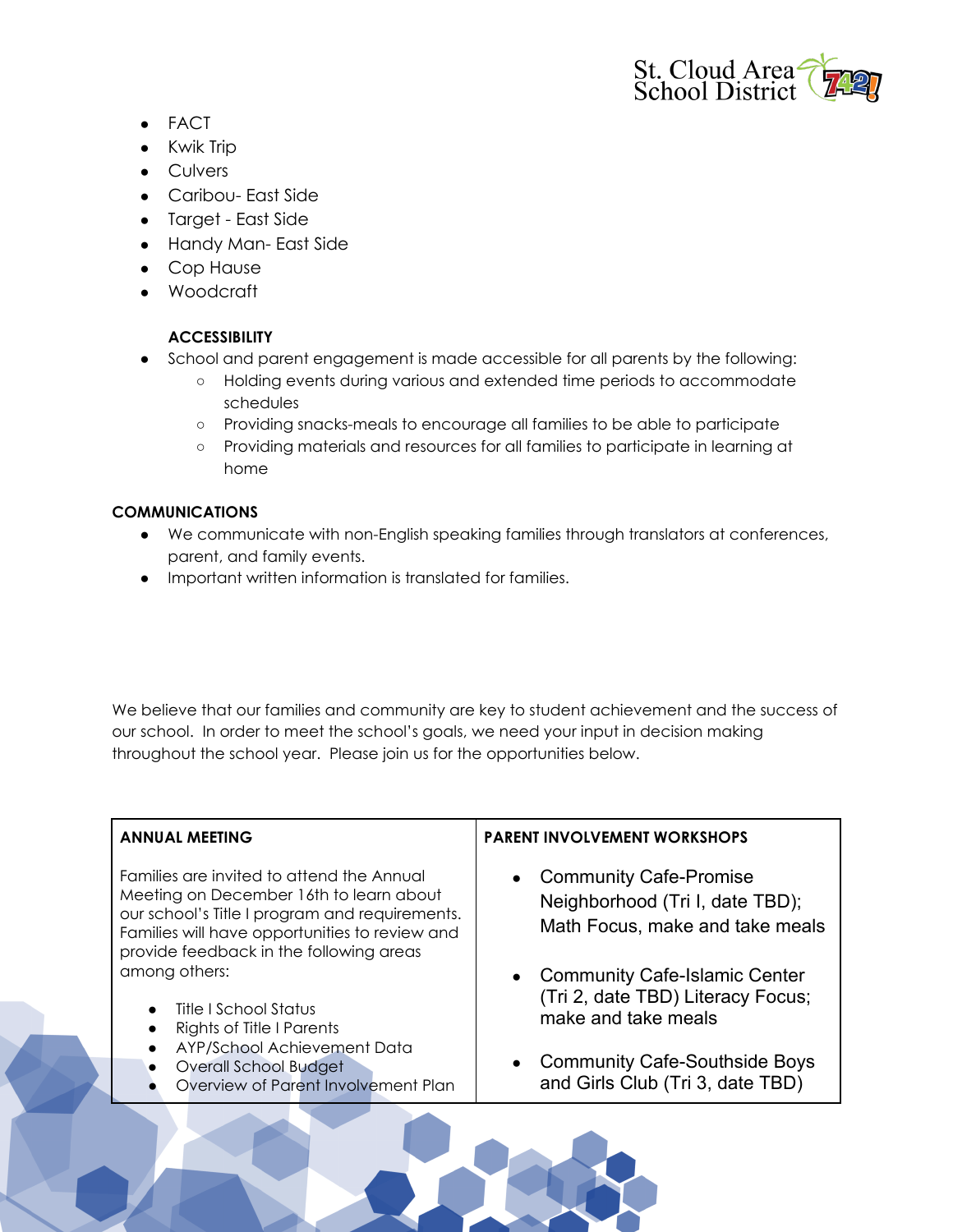

|                                                                                                                                                                                                                                                                                                                                                                                                                                                                                                                                                                                                                                           | <b>STEM Focus; make and take</b><br>meals<br>PIA (Parents in Action) or<br><b>Empower Learning (Fall and</b><br>Winter, Dates TBD) at community<br>site (Promise Neighborhood,<br>Islamic Center, or Southside Boys<br>and Girls Club)                                                                                                                                                                                                                                                                                                                                                                                                               |
|-------------------------------------------------------------------------------------------------------------------------------------------------------------------------------------------------------------------------------------------------------------------------------------------------------------------------------------------------------------------------------------------------------------------------------------------------------------------------------------------------------------------------------------------------------------------------------------------------------------------------------------------|------------------------------------------------------------------------------------------------------------------------------------------------------------------------------------------------------------------------------------------------------------------------------------------------------------------------------------------------------------------------------------------------------------------------------------------------------------------------------------------------------------------------------------------------------------------------------------------------------------------------------------------------------|
| <b>SCHOOL-PARENT COMPACT</b><br>The School-Parent Compact is a<br>communication tool to partner in supporting<br>student achievement for parents, school staff,<br>and students. The Compact is an agreement<br>regarding how each person, including the<br>student, will support one another in ensuring<br>that the student is successful. We will be<br>reviewing our Compact on the dates below,<br>please join us!<br>December 16th, 2021<br>Spring, TBD<br>$\bullet$<br>If you can't make one of the meetings above,<br>please be sure to review the Compact when<br>it comes home. It is also available via the<br>school website. | <b>PARTNER PROGRAMS</b><br>Please join our school community partners for<br>events that support achievement for our<br>students and families. Please see their<br>websites for dates and details.<br>21st Century Grant<br>Promise Neighborhood<br>$\bullet$<br>Family Engagement - Title I<br>$\bullet$<br>Salem Lutheran<br>$\bullet$<br>Capital One<br>$\bullet$<br><b>Great River Federal Credit Union</b><br>$\bullet$<br>Yes! Network<br><b>FACT</b><br>$\bullet$<br><b>Kwik Trip</b><br>$\bullet$<br>Culvers<br>$\bullet$<br>Caribou- East Side<br>$\bullet$<br>Target - East Side<br>Handy Man Hardware- East Side<br>Cop Hause<br>Woodcraft |
| <b>TITLE I PARENT INVOLVEMENT BUDGET</b>                                                                                                                                                                                                                                                                                                                                                                                                                                                                                                                                                                                                  | <b>ACCESSIBILITY</b>                                                                                                                                                                                                                                                                                                                                                                                                                                                                                                                                                                                                                                 |
| As part of our school's Title I program, we<br>receive a set amount of money each year to<br>implement our Parent Involvement Plan.<br>All parents are invited to our PTSA meetings to<br>provide input on how these dollars will be<br>spent.<br>This year, we will be using the funds to host our                                                                                                                                                                                                                                                                                                                                       | We will accommodate all families by<br>providing the following:<br>Childcare and food at workshops and<br>$\bullet$<br>events as needed<br>Interpreters and translated documents<br>$\bullet$<br>as needed<br>Multiple meeting dates and times to<br>$\bullet$<br>accommodate varying schedules<br>Transportation where needed                                                                                                                                                                                                                                                                                                                       |